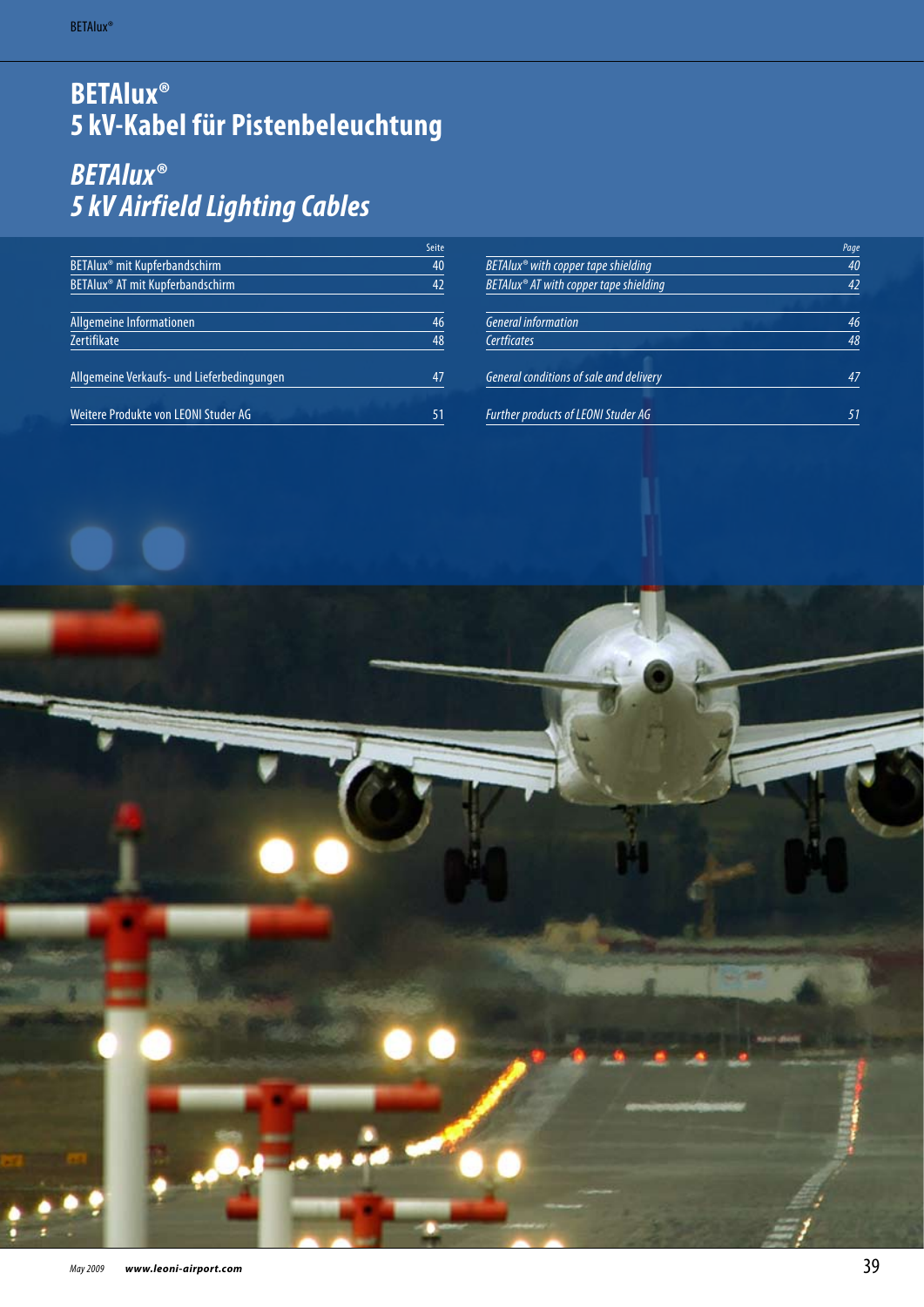## **BETAlux®****nach FAA Spez. AC150 / 5345-7E (L 824) Typ C und IEC TS <sup>62100</sup>**

Serienkreiskabel mit Kupferbandschirm

## *BETAlux® acc. to FAA spec. AC150 / 5345-7E (L 824) TypeC and IEC TS <sup>62100</sup>*

*Primary cable with copper tape shielding* 



### **Anwendung**

Halogenfreies Serienkreiskabel zur Speisung der Transformatoren der Pistenbeleuchtungen, die in Serie angeschlossen und gemeinsam in der Helligkeit geregelt werden. Geeignet für feste Verlegung in Rohren und Schächten bei normalen Klimaverhältnissen und ohne spezielle mechanische Beanspruchungen. Verwendung für Rollwege, Vorfeldsignalisationen, Anflugschneisen sowie Pistenbeleuchtungen.

### **Aufbau**

- **Leiter:** Kupfer mehrdrähtig, blank, IEC 60228 Klasse 2
- **Innerer Halbleiter:** Extrudiert
- **Aderisolation:** Polyethylen vernetzt **(**XLPE)
- **Äusserer Halbleiter:** Halbleitendes Band oder extrudiert
- **Schirm:** Kupferband oder Messingband, überlappend
- **Aussenmantel:** Polyethylen (PE), halogenfrei, resistent gegen Skydrol (Flugzeug-Hydrauliköl), Enteisungsmittel, Öl, Treibstoff, Wasser, schwache Säuren und Laugen
- **Mantelfarbe:** Orange

### **Technische Daten**

- **Nennspannung: U**<sub>0</sub> 5000 V
- **Prüfspannung:** 20000 VAC, nach IEC TS 62100
- **Teilentladungsprüfung:** 5000 V, keine Teilentladung
- **Betriebstemperatur:** 40°C bis + 90°C
- **Kurzzeitig erlaubte Temperatur:** + 250°C
- **Tiefste Umgebungstemperatur:**  60°C
- Biegeradius: Feste Verlegung > 9  $\times$  Aussen- $\oslash$

### **Normen / Materialeigenschaften**

- **Halogenfrei:** IEC 60754-1, EN 50267-2-1
- **Keine korrosiven Gase:** IEC 60754-2, EN 50267-2-2
- **Keine toxischen Gase:** NES 02-713, NFC 20-454

### **Spezialitäten auf Anfrage**

- Flammwidrige Ausführung nach IEC 60332-1 mit BETAflam® Aussenmantel
- Querwasserdichte Ausführung mit Aluminiumbandschirm
- Kostengünstige, langfristig Termiten- und Nagetier-beständige Ausführung **ohne** zusätzliche Armierung und ohne Giftzusätze
- 6kV-Ausführung
- $\blacksquare$  1 × 10 mm<sup>2</sup> RM-Ausführung

### *Application*

*Halogen free feeder cable for interconnecting the transformers and the current regulator of airfield lighting systems in series circuits. Suitable for drawing into conduits and laying in trenches. For fixed applications such as taxiways, runways, touchdown zones, land and hold short lighting systems, under normal operational conditions of mechanical stress and climate.*

### *Construction*

- *Conductor: Bare copper strands, IEC 60228 class 2*
- *Inner semiconductor: Extruded*
- *Insulation: Cross-linked Polyethylene (XLPE)*
- *Outer semiconductor: Semiconducting tape or extruded*
- *Shielding: Copper tape or brass tape, overlapping*
- *Outer sheath: Polyethylene (PE), halogen free, resistant to Skydrol (aircraft hydraulic fluid), de-icing fluid, oil, fuel, water, lean acid and alkali solvents*
- *Sheath colour: Orange*

### *Technical data*

- *Operating voltage: U₀5000 V*
- *Test voltage: 20000 VAC, according to IEC TS 62100*
- *Partial discharge level test: 5000 V, no partial discharge*
- *Operation temperature: – 40°C to + 90°C*
- *Permissible short therm: + 250°C*
- *Lowest ambient temperature: – 60°C*
- *Bending radius: Static installation > 9 × outer*

### *Standards / Material properties*

- *Halogen free: IEC 60754-1, EN 50267-2-1*
- *No corrosive gases: IEC 60754-2, EN 50267-2-2*
- *No toxic gases: NES 02-713, NFC 20-454*

### *Special version upon request*

- *Flame retardant version according to IEC 60332-1 with BETAflam®-outer sheath*
- *Transversal waterproof version with aluminium tape*
- *Extra hard cable jacket longterm resistant to termites and rodents without additional armouring for realization of cost-efficient projects, without toxic additives*
- *6kV version*
- 1×10 mm<sup>2</sup> RM version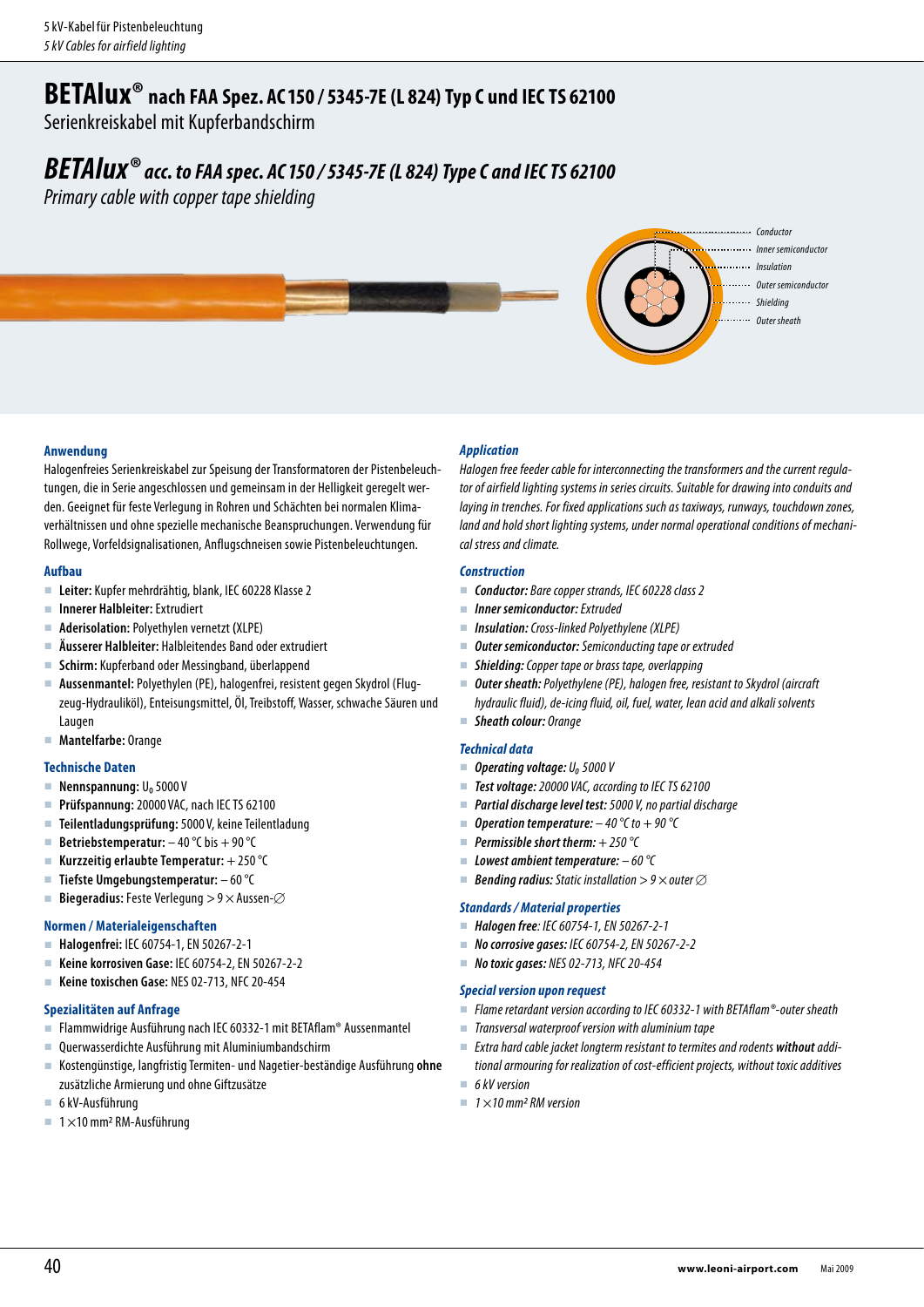- Halogenfreier Aussenmantel
- Skydrol- und Hydrolysebeständigkeit
- **Gute Kältebeständigkeit**

### *Advantages*

- *Halogen free outer sheath*
- *Skydrol and hydrolysis resistant*
- *Good behaviour in low ambient temperature*

## **Abmessungen, Gewichte**

| Kabelaufbau<br><b>Construction</b> | Artikel-Nr.<br>Part no. | Anzahl Drähte<br>Number of strands | Aussen-⊘<br>Outer $\varnothing$ | <b>Dicke Isolation</b><br>Insulation thickness<br>nom. | Schirmmaterial<br>Shielding material | Aufbau<br>Schirm/Halbleiter<br>Configuration<br>shielding/semiconductor | Gewicht<br>Weight |
|------------------------------------|-------------------------|------------------------------------|---------------------------------|--------------------------------------------------------|--------------------------------------|-------------------------------------------------------------------------|-------------------|
| $n \times mm^2$                    |                         |                                    | mm                              | mm                                                     |                                      |                                                                         | kg/km             |
| $1 \times 6$ RM                    | 300823                  |                                    | 12,5                            | 2,5                                                    | copper                               | longitudinal                                                            | 187               |
| $1 \times 8$ AWG RM                | Ø                       |                                    | 13,0                            | 2,5                                                    | copper                               | longitudinal                                                            | 212               |
| $1\times 6$ RM                     | 300825                  |                                    | 12,5                            | 2,5                                                    | brass                                | longitudinal                                                            | 185               |
| $1 \times 8$ AWG RM                | Ø                       |                                    | 13,0                            | 2,5                                                    | brass                                | longitudinal                                                            | 210               |
|                                    |                         |                                    |                                 |                                                        |                                      |                                                                         |                   |

### **Elektrische Daten**

### *Electrical specifications*

| Kabelaufbau<br><b>Construction</b> | Artikel-Nr.<br>Part no. | Leitungswiderstand<br>Conductor resistance<br>$20^{\circ}$ C | Schirmwiderstand<br>Shielding resistance<br>$20^{\circ}$ C | Betriebskapazität C<br>Operating capacity C |
|------------------------------------|-------------------------|--------------------------------------------------------------|------------------------------------------------------------|---------------------------------------------|
| $n \times mm^2$                    |                         | $\Omega$ / km                                                | $\Omega$ /km                                               | $\mu$ F/km                                  |
| $1 \times 6$ RM                    | 300823                  | $\leq$ 3,08                                                  | $\leq 5,90$                                                | 0,157                                       |
| $1 \times 8$ AWG RM                | $\varnothing$           | $\leq$ 2.10                                                  | $\le 5,25$                                                 | 0,181                                       |
|                                    |                         |                                                              |                                                            |                                             |
| $1\times 6$ RM                     | 300825                  | $\leq$ 3,08                                                  | $\leq$ 21,90                                               | 0,157                                       |
| $1 \times 8$ AWG RM                | $\varnothing$           | $\leq$ 2,10                                                  | $\leq 19,50$                                               | 0,181                                       |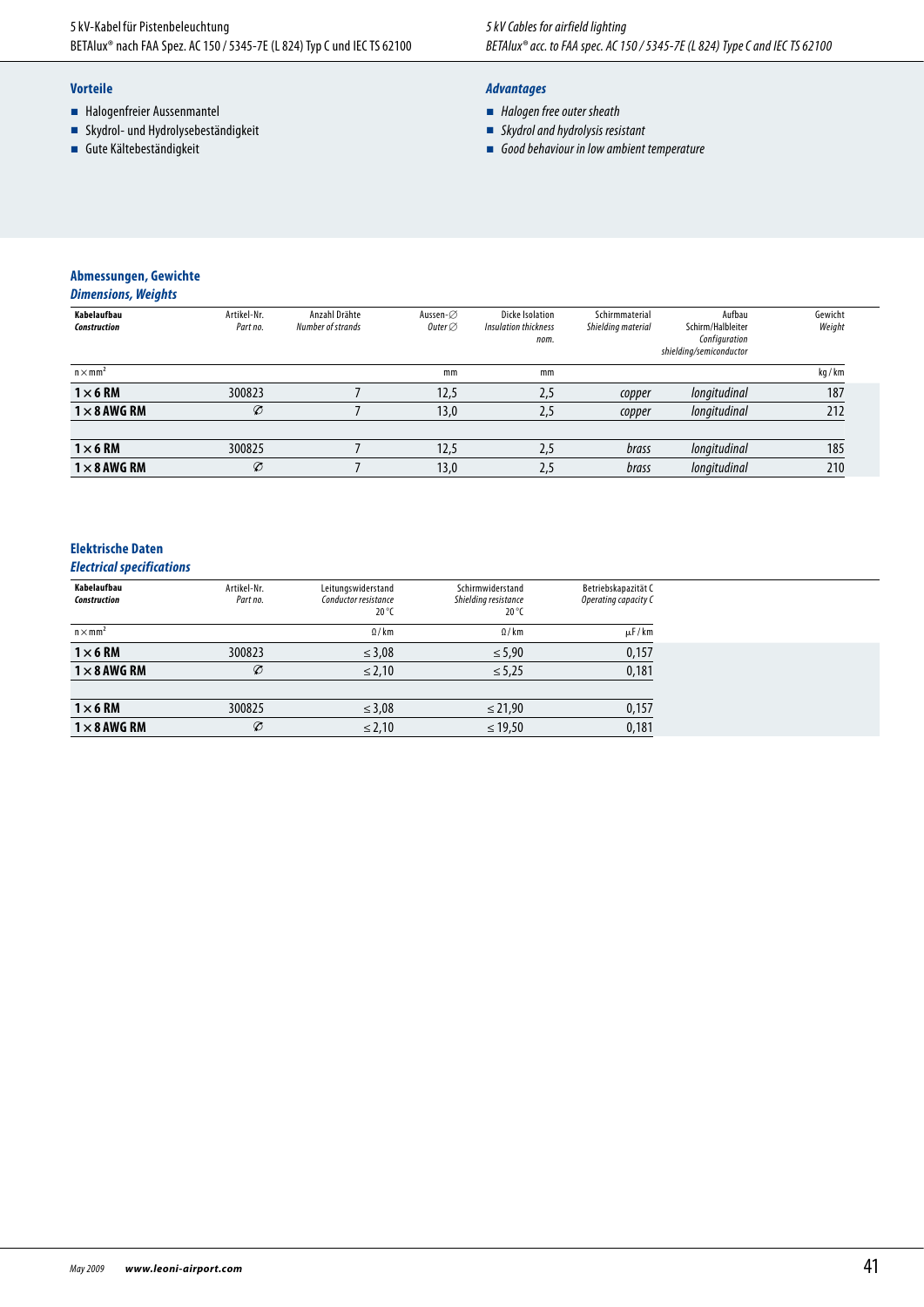# **BETAlux® AT nach FAA Spez. AC150 / 5345-7E (L 824) Typ C und IEC TS <sup>62100</sup>**

Nagetier- und termitenfestes Serienkreiskabel mit Kupferbandschirm

## *BETAlux® AT acc. to FAA spec. AC150 / 5345-7E (L 824) TypeC and IEC TS <sup>62100</sup>*

*Rodents and termites resistant primary cable with copper tape shielding* 





- 
- *Inner semiconductor*
- 
- *Outer semiconductor*
- *Copper tape shielding*
- *Outer sheath*

### **Anwendung**

Halogenfreies Serienkreiskabel zur Speisung der Transformatoren der Pistenbeleuchtungen, die in Serie angeschlossen und gemeinsam in der Helligkeit geregelt werden. Geeignet für feste Verlegung in Rohren und Schächten bei normalen Klimaverhältnissen und ohne spezielle mechanische Beanspruchungen. Verwendung für Rollwege, Vorfeldsignalisationen, Anflugschneisen sowie Pistenbeleuchtungen.

### **Aufbau**

- **Leiter:** Kupfer mehrdrähtig, blank, IEC 60228 Klasse 2
- **Innerer Halbleiter:** Extrudiert
- **Aderisolation:** Polyethylen vernetzt **(**XLPE)
- **Äusserer Halbleiter:** Halbleitendes Band oder extrudiert
- **Schirm:** Kupferband oder Messingband, überlappend
- **Aussenmantel:** Polyethylen (PE), halogenfrei, resistent gegen Skydrol (Flugzeug-Hydrauliköl), Enteisungsmittel, Öl, Treibstoff, Wasser, schwache Säuren und Laugen. Extraharter Aussenmantel, langfristig termiten- und nagetierbeständig, ohne Giftzusätze.
- **Mantelfarbe:** Schwarz

### **Technische Daten**

- Nennspannung: U<sub>o</sub> 5000 V
- **Prüfspannung:** 20000 VAC, nach IEC TS 62100
- **Teilentladungsprüfung:** 5000 V, keine Teilentladung
- **Betriebstemperatur:**  $-40^{\circ}$ C bis  $+90^{\circ}$ C
- **Kurzzeitig erlaubte Temperatur:** + 250°C
- **Tiefste Umgebungstemperatur:**  60°C
- Biegeradius: feste Verlegung > 9  $\times$  Aussen- $\oslash$

### **Normen / Materialeigenschaften**

- **Halogenfrei:** IEC 60754-1, EN 50267-2-1
- **Keine korrosiven Gase:** IEC 60754-2, EN 50267-2-2
- **Keine toxischen Gase:** NES 02-713, NFC 20-454

### **Spezialitäten auf Anfrage**

- Querwasserdichte Ausführung mit Aluminiumbandschirm
- 6kV-Ausführung
- $\blacksquare$  1 × 10 mm<sup>2</sup> RM-Ausführung

### *Application*

*Halogen free feeder cable for interconnecting the transformers and the current regulator of airfield lighting systems in series circuits. Suitable for drawing into conduits and laying in trenches. For fixed applications such as taxiways, runways, touchdown zones, land and hold short lighting systems, under normal operational conditions of mechanical stress and climate.*

### *Construction*

- *Conductor: Bare copper strands, IEC 60228 class 2*
- *Inner semiconductor: Extruded*
- *Insulation: Cross-linked Polyethylene (XLPE)*
- *Outer semiconductor: Semiconducting tape or extruded*
- *Shielding: Copper tape or brass tape, overlapping*
- *Outer sheath: Polyethylene (PE), halogen free, resistant to Skydrol (aircraft hydraulic fluid), de-icing fluid, oil, fuel, water, lean acid and alkali solvents. Extra hard sheath provides longterm termite and rodent resistance, without toxic additives.*
- *Sheath colour: Black*

### *Technical data*

- *Operating voltage: U*<sub>0</sub> 5000 *V*
- *Test voltage: 20000 VAC, according to IEC TS 62100*
- *Partial discharge level test: 5000 V, no partial discharge*
- *Operation temperature: – 40°C to + 90°C*
- *Permissible short therm: + 250°C*
- *Lowest ambient temperature: – 60°C*
- **Bending radius:** Static installation  $> 9 \times$  outer  $\varnothing$

### *Standards / Material properties*

- *Halogen free: IEC 60754-1, EN 50267-2-1*
- *No corrosive gases: IEC 60754-2, EN 50267-2-2*
- *No toxic gases: NES 02-713, NFC 20-454*

### *Special version upon request*

- *Transversal waterproof version with aluminium tape*
- *6kV version*
	- $\blacksquare$  1 × 10 mm<sup>2</sup> RM version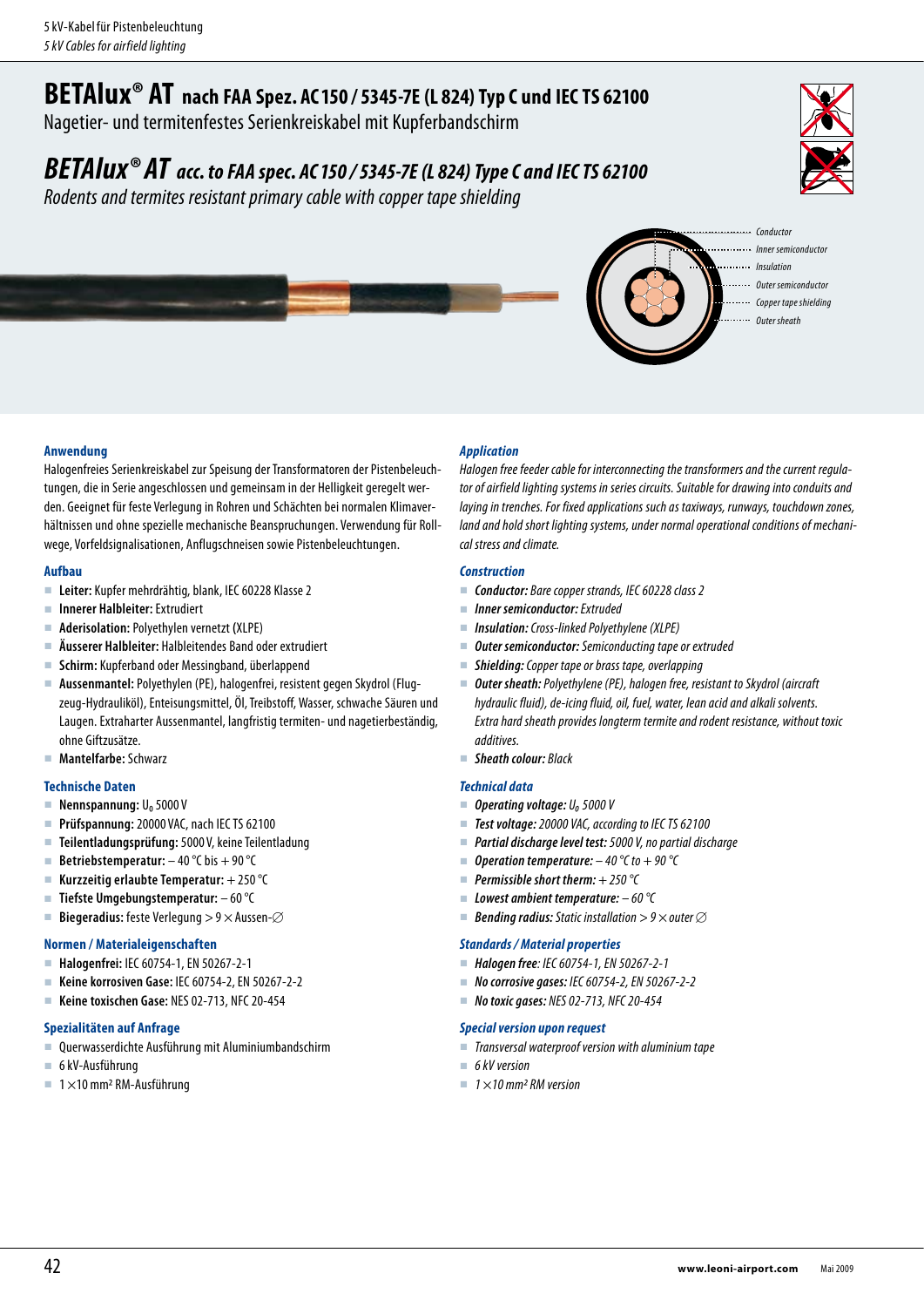### **Vorteile**

- **Extraharter Aussenmantel**
- Langfristig beständig gegen Termiten und Nagetiere
- Ohne Giftzusätze

### *Advantages*

- *Extra hard sheath*
- *Makes cable longterm resistant to termites and rodents*
- *Without toxic termite repellent*

## **Abmessungen, Gewichte**

| <b>Dimensions, Weights</b> |  |  |
|----------------------------|--|--|
|----------------------------|--|--|

| Artikel-Nr.<br>Part no. | Anzahl Drähte<br>Number of strands | Aussen-⊘<br>Outer $\varnothing$ | <b>Dicke Isolation</b><br>Insulation thickness<br>nom. | Schirmmaterial<br>Shielding material | Aufbau<br>Schirm/Halbleiter<br>Configuration | Gewicht<br>Weight       |
|-------------------------|------------------------------------|---------------------------------|--------------------------------------------------------|--------------------------------------|----------------------------------------------|-------------------------|
|                         |                                    | mm                              | mm                                                     |                                      |                                              | kg/km                   |
| Ø                       |                                    | 12,9                            | 2,5                                                    | copper                               | longitudinal                                 | 195                     |
| Ø                       |                                    | 13,4                            | 2,5                                                    | copper                               | longitudinal                                 | 220                     |
| Ø                       |                                    | 12,9                            | 2,5                                                    | brass                                | longitudinal                                 | 193                     |
| Ø                       |                                    | 13,4                            | 2,5                                                    | brass                                | longitudinal                                 | 218                     |
|                         |                                    |                                 |                                                        |                                      |                                              | shielding/semiconductor |

### **Elektrische Daten**

### *Electrical specifications*

| Kabelaufbau<br>Construction | Artikel-Nr.<br>Part no. | Leitungswiderstand<br>Conductor resistance<br>$20^{\circ}$ C | Schirmwiderstand<br>Shielding resistance<br>$20^{\circ}$ C | Betriebskapazität C<br>Operating capacity C |
|-----------------------------|-------------------------|--------------------------------------------------------------|------------------------------------------------------------|---------------------------------------------|
| $n \times mm2$              |                         | $\Omega$ / km                                                | $\Omega$ /km                                               | $\mu$ F/km                                  |
| $1 \times 6$ RM             | Ø                       | $\leq 3.08$                                                  | $\leq 5.90$                                                | 0,157                                       |
| $1 \times 8$ AWG RM         | Ø                       | $\leq$ 2,10                                                  | $\leq 5.25$                                                | 0,181                                       |
| $1\times 6$ RM              | Ø                       | $\leq$ 3,08                                                  | $\leq$ 21,90                                               | 0,157                                       |
| $1 \times 8$ AWG RM         | Ø                       | $\leq$ 2,10                                                  | $\leq$ 19,50                                               | 0,181                                       |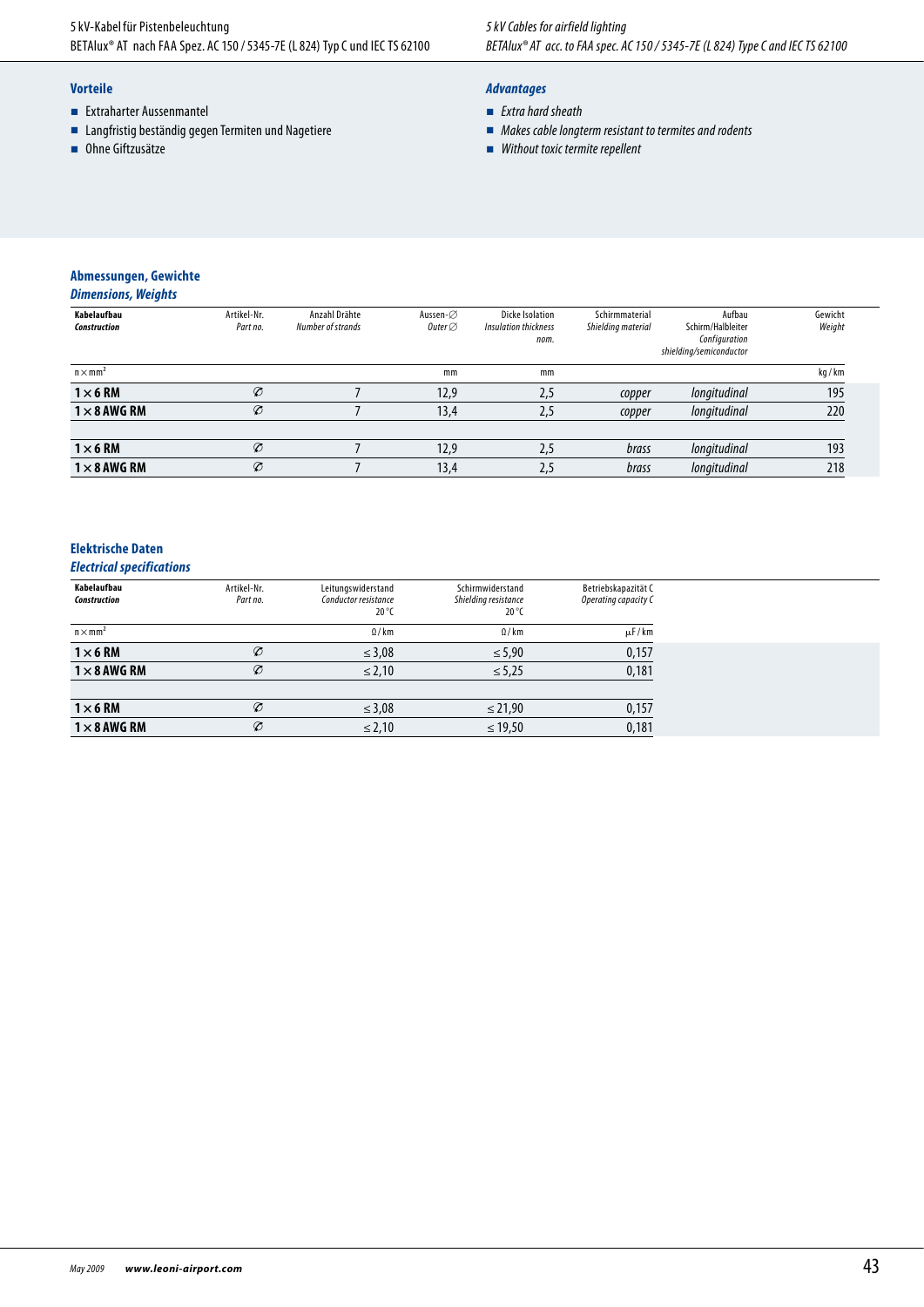# Allgemeine Informationen

# *General information*

### **Vorteile von abgeschirmten Kabeln**

Abgeschirmte Kabel werden empfohlen, wenn folgende Zustände gegeben sind:

- Betriebsspannung über 2000 V
- Trockener Erdboden (Wüste)
- Nasse Kabelleitungen
- Übergang von leitendem zu nicht leitendem Erdboden oder Kabelleitung
- Übergang von nassem zu trockenem Erdboden
- Wenn das Kabel im Freien verlegt wird
- Wenn das Kabel mit Schmiermittel eingezogen wird



### **Elektrischer Berührungsschutz:Sicherheit**

Bei Betriebsspannung > 2000 V können nur abgeschirmte Kabel ohne Risiko eines Stromschlages berührt werden.



### **Kleineres Risiko von Ausfall der Pistenbeleuchtung: Erhöhte Sicherheit im Luftverkehr**

Im abgeschirmten Kabel ist der Leiter von einem kontrollierten elektrischen Feld umgeben (Fig.3).



### **Kein unkontrolliertes elektrisches Feld**

Kabel ohne Abschirmung und ohne inneren Halbleiter haben eine ungleichmässige Spannungsbeanspruchung der Isolationsschicht zur Folge (Fig.1).



### **Geringere Alterung der Isolation**

Abgeschirmte Kabel in Mittelspannungstechnologie werden teilentladungsfrei produziert und vermeiden daher eine beschleunigte elektrische Alterung durch überhöhte Feldkonzentrationen.



### **Kein Glimmeffekt**

Ohne Abschirmung entstehen gegen Erdpotenzial Glimmeffekte, die bis zu Entladungen / Durchschlägen führen und Isolation und Mantel zerstören (Fig.  $1 + 2$ ).



### **Reduzierte Funkstörung**

Durch die Abschirmung reduzieren sich die elektromagnetischen Felder, die durch das Kabel abgestrahlt werden. Die meisten Konstantstrom-Regulatoren erzeugen Radiofrequenzen, wenn sie mit reduzierter Leistung arbeiten (z.B. in der Nacht).



### **Reduzierte Feuergefahr durch Selbstentzündung**

Die Abschirmung verhindert das Entstehen von Glimmeffekten gegen geerdete Teile und dadurch wird die Gefahr, dass bei beschädigtem Kabelmantel ein Brand ausgelöst werden kann, stark reduziert.

### *Advantages of shielded cables*

*Shielding is recommended when following conditions exist:*

- *Circuit voltage over 2000 V*
- *Dry soil (desert)*
- *Moist conduits*
- *When the cable transits from conductive to non-conductive soil or conduits*
- *When the cable transits from dry to wet soil*
- *When the cable is in connection to aerial lines*
- *If lubricants are used during cable retraction*



### *Electrical shock protection: Safety*

*Operating at circuit voltages of > 2000 V only screened cable jacket can be touched without risk or shock hazard.* 

*Reduced risk of airfield lighting failure*: *Increased air traffic safety*



## *In shielded cables the conductor is encircled by a consistent, controlled electrical field (Fig.3).*



### *No uncontrolled electrical field*

*Non-shielded cables without an internal semiconductor result in uneven voltage stresses by the insulation layer (Fig.1).*



### *Reduced insulation aging*

*Shielded cables for medium voltage technology are produced so as to be free of partial discharge and therefore avoid accelerated electrical aging resulting from excess field concentrations.*

### *No blow out light*

*Shielded cables eliminate blow out light to ground potential. This results in an electrical discharge and breakdown and finally damages insulation*  and outer sheath (Fig.  $1 + 2$ ).



# *Reduced radio interference*<br>*Shieldina reduces RF sianals*

*Shielding reduces RF signals emitted by the cables. Most CCRs (constant current regulator) generate radio frequencies, particularly when they operate at reduced load (e.g. at night).*

### *Reduced fire hazard*



*The shielding avoids blow out lights and therefore reduces the risk of a cable with damaged jacket which can generate fire hazard.*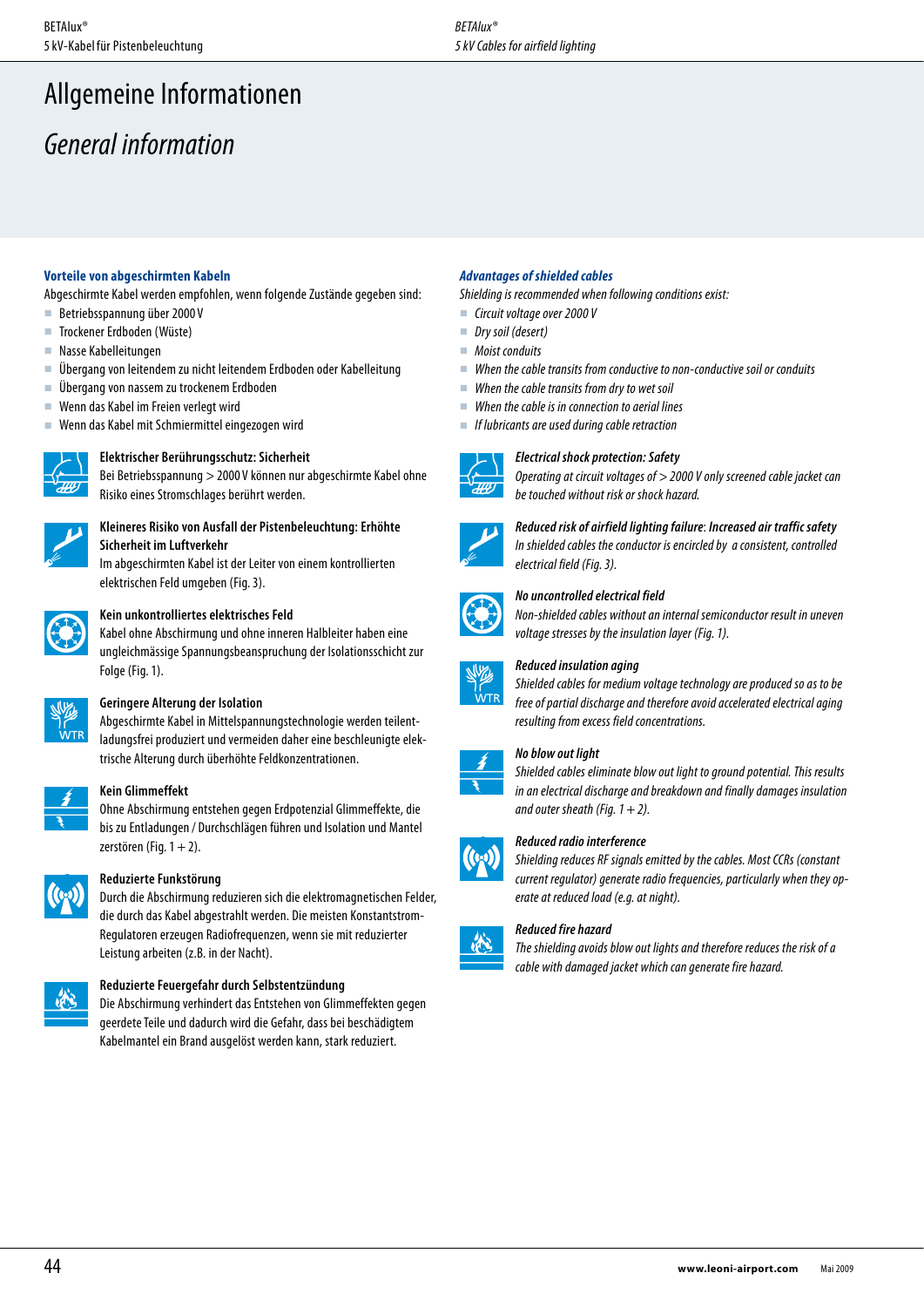BETAlux® 5kV-Kabel für Pistenbeleuchtung Allgemeine Informationen



Fig.1: Nicht abgeschirmt ohne Halbleiter *Non-shielded cables without semiconductor*

Fig.2: Nicht abgeschirmt mit Halbleiter *Non-shielded cables with semiconductor*

Fig.3: Abgeschirmt mit Halbleiter **Shielded cables with semiconductor** 

### **Anweisung für den Einsatz**

### **Lagerung**

- Trockener, kühler Lagerort
- Die Enden müssen luft- und feuchtigkeitsdicht verschlossen sein
- UV-Schutz mit schwarzer Folie oder Abdeckung bei längerer Lagerzeit im Freien

### **Transport**

- Kabelspule nicht überfüllen
- Trommelabdeckung als Schutz gegen mechanische Beschädigung
- Kabelspule gegen Bewegung sichern
- Kabelspule stehend transportieren

### **Betriebsvorschriften, Sicherheitsanweisungen**

- Betriebsspannung (inkl. Spannungsspitzen) dürfen die Angaben gemäss Datenblatt nicht überschreiten
- Installation, Reparaturen und Unterhalt der Kabel und Stecker müssen von fachlich ausgebildeten Personen ausgeführt werden (Details siehe unter «Sicherheitsanweisungen»).

### **Montage von Stecker-Kits**

- Stecker nach FAA L-823 Typ 1 verwenden
- Geeignet für Montage vor Ort sind Stecker Klasse B, Bauart 3 und 10 z.B. CT 823-1 FM1 oder KD 500

### **Lebensdauer**

 $\blacksquare$  Ausgelegt für eine Lebensdauer  $>$  30 Jahre

### **Guide to use**

### *Storage*

- *Keep cable in dry, cool place*
- *Both cable ends have to be sealed air tight and water tight*
- Use UV protection with black foil or cover sheet in case of long term outdoor *storage*

### *Transportation*

- *Do not exceed outside diameter of cable drum*
- *Cover sheet for protection against mechanical damage*
- *Secure cable drum against movement*
- *Drums of cable should be transported with the drum axis in the horizontal position*

### *Operating manual, safety instructions*

- *Operating voltage (incl. voltage peaks) should not exceed data sheet values*
- *Installation, repair and maintenance of the cables and connectors must be carried out by authorised and trained personnel only (details see "safety instructions")*

### *Mounting of connector kits*

- *Use connector kits conforming to FAA L-823 type 1*
- *Suitable for field assembled kits class B, style 3 and 10 e.g. CT 823-1 FM 1 or KD 500*

#### *Service life*

*Designed for a service life > 30 years*